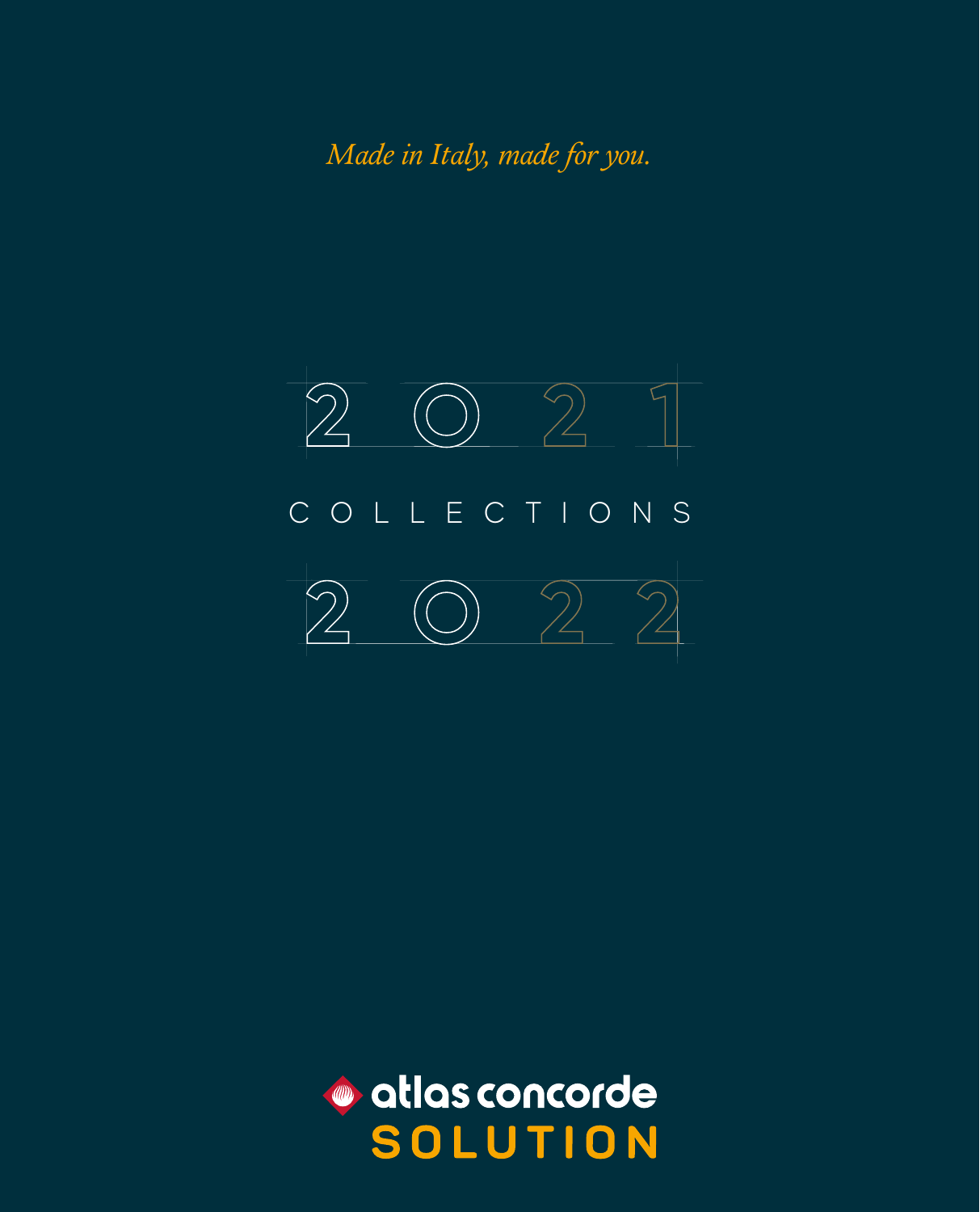

# **BREATH**

**COLORS** / COLORI Coloris . Farben . Colores





**SIZES AND SURFACES** / FORMATI E SUPERFICI Formats et surfaces . Formate und Oberrflachen . Formatos y superficies

**Coloured body porcelain tiles .** Gres porcellanato colorato in massa Grès cérame coloré dans la masse . Durchgefärbtes Feinsteinzeug . Gres porcelánico coloreado en masa **Rectified monocaliber** . Rettificato monocalibro . Rectifié monocalibre . Rektifiziert Monokalibriert . Rectificado monocalibre

> **MATTE** / MATT 22,5x90 cm rectified - 87 /8"x355

 $\pm$  8 mm



## porcelain tiles

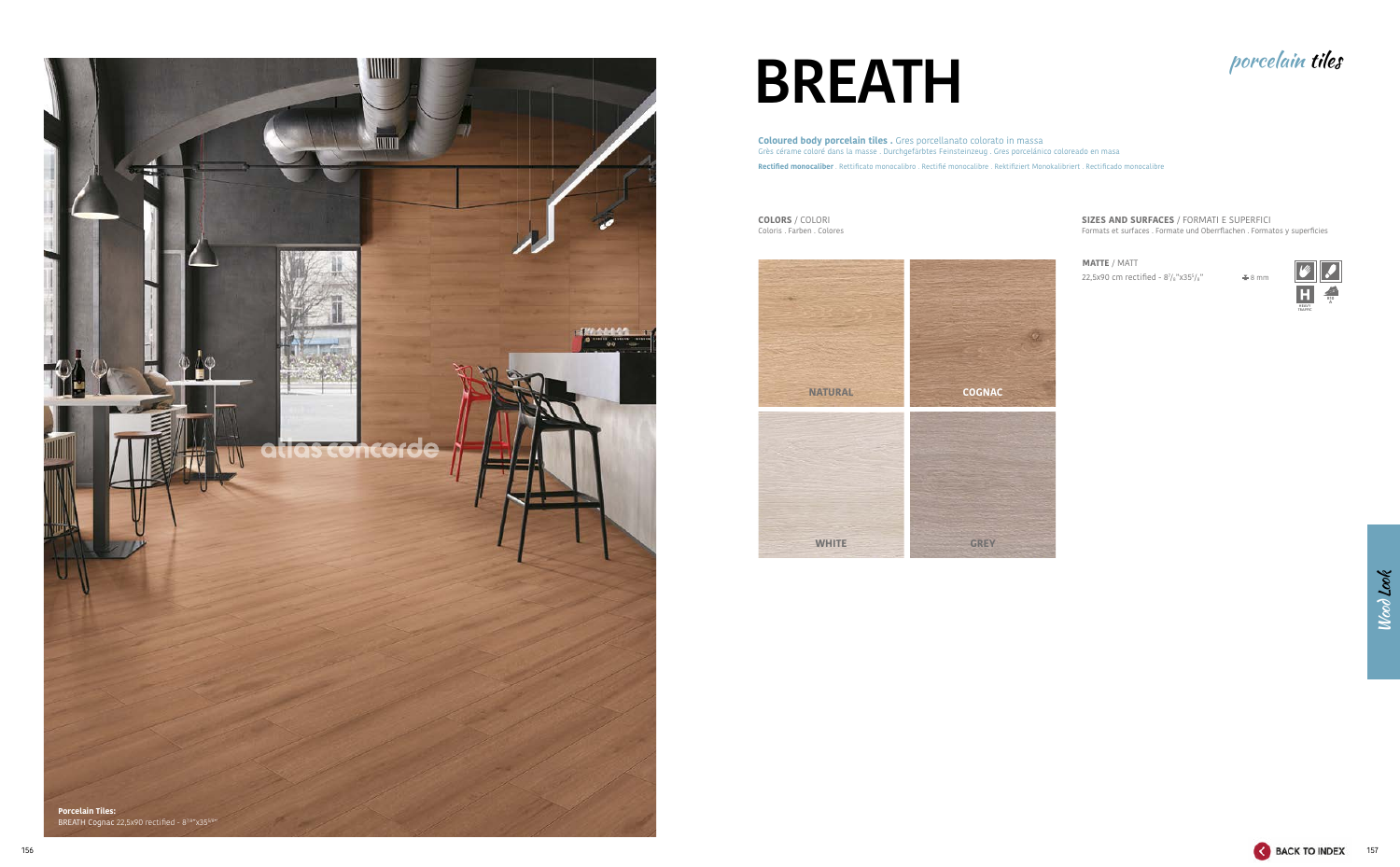

**Porcelain Tiles:**  BREATH Natural 22,5x90 rectified -  $8^{7/8}$ "x35 $^{5/8}$ " BREATH White 22,5x90 rectified -  $8^{7/8}$ "x35<sup>5/8"</sup>

![](_page_2_Picture_2.jpeg)

![](_page_2_Picture_4.jpeg)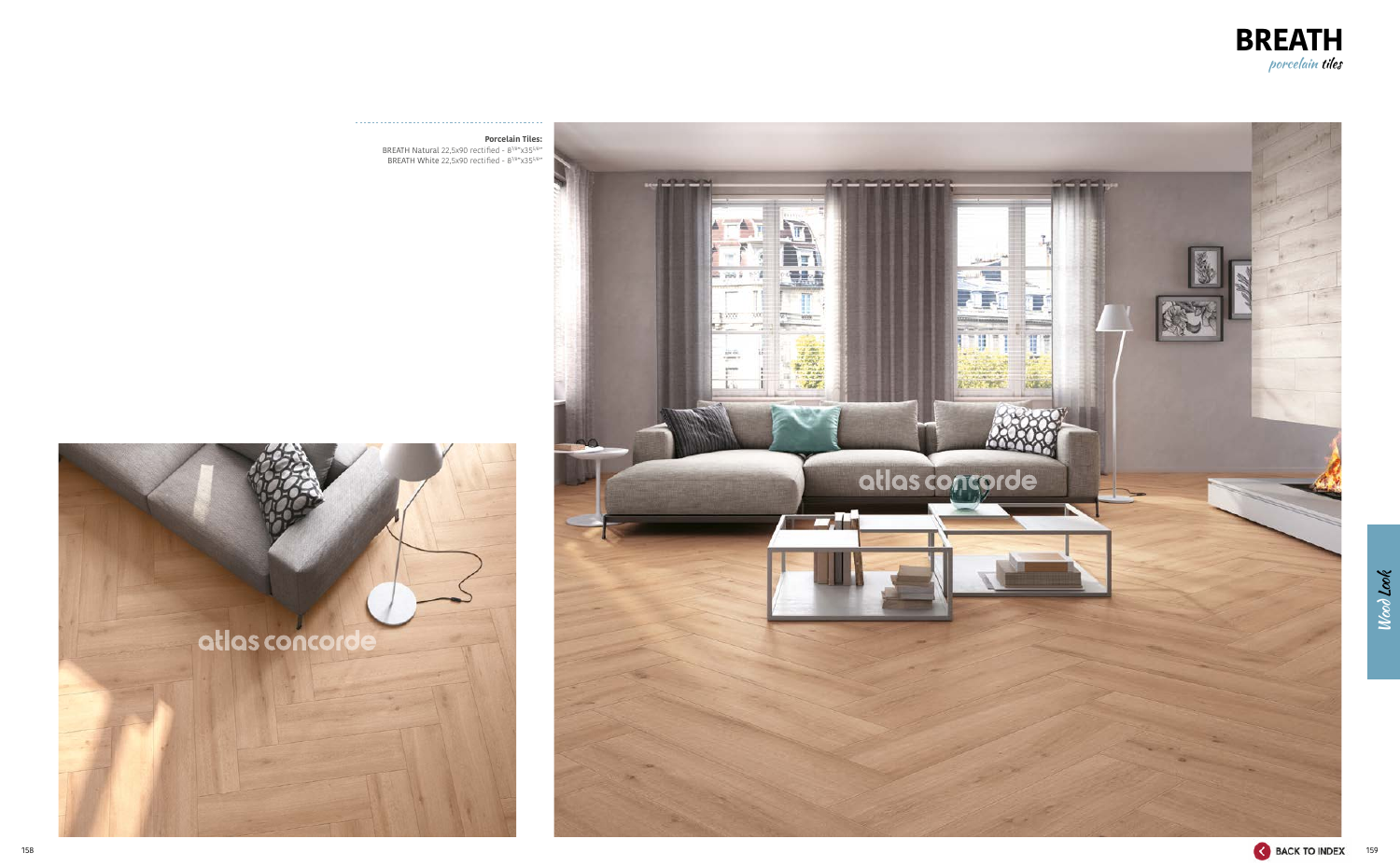![](_page_3_Picture_0.jpeg)

**Porcelain Tiles:** 

![](_page_3_Picture_3.jpeg)

BREATH Grey 22,5x90 rectified - 87/8"x355/8"

![](_page_3_Picture_6.jpeg)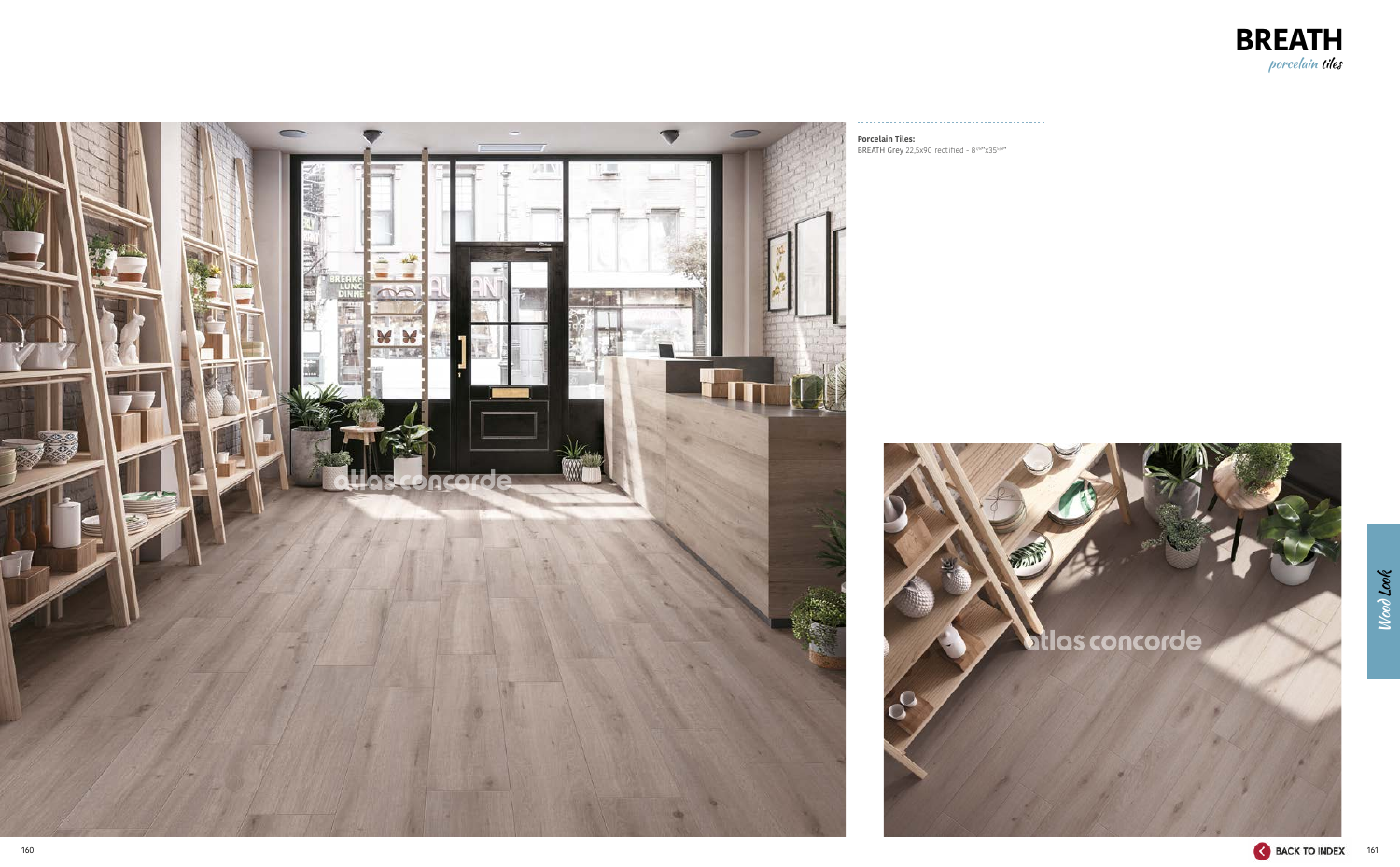## **BREATH**

#### **SIZES AND SURFACES** / FORMATI E SUPERFICI

**Coloured body porcelain tiles .** Gres porcellanato colorato in massa Grès cérame coloré dans la masse . Durchgefärbtes Feinsteinzeug . Gres porcelánico coloreado en masa **Rectified monocaliber** . Rettificato monocalibro . Rectifié monocalibre . Rektifiziert Monokalibriert . Rectificado monocalibre

Battiscopa **7,2x90 -** 2<sup>7/8</sup>"x35<sup>3/8</sup>"

**MATTE** / MATT

 $\pm$ 8 mm

**22,5x90 cm** 87/8"x353/8"

![](_page_4_Picture_11.jpeg)

**AOWX** BREATH Natural 22,5x90 rectified **D513** BREATH Cognac 22,5x90 rectified **D515** BREATH White 22,5x90 rectified **D514** BREATH Grey 22,5x90 rectified

![](_page_4_Picture_12.jpeg)

**AUJ7** BREATH Natural battiscopa **AUJ8** BREATH Cognac battiscopa **AUKA** BREATH White battiscopa **AUJ9** BREATH Grey battiscopa

#### **Special pieces** / Pezzi speciali

![](_page_4_Picture_8.jpeg)

![](_page_4_Picture_13.jpeg)

![](_page_4_Picture_14.jpeg)

![](_page_4_Picture_18.jpeg)

<u>Sociación</u>

### porcelain tiles

Wood Look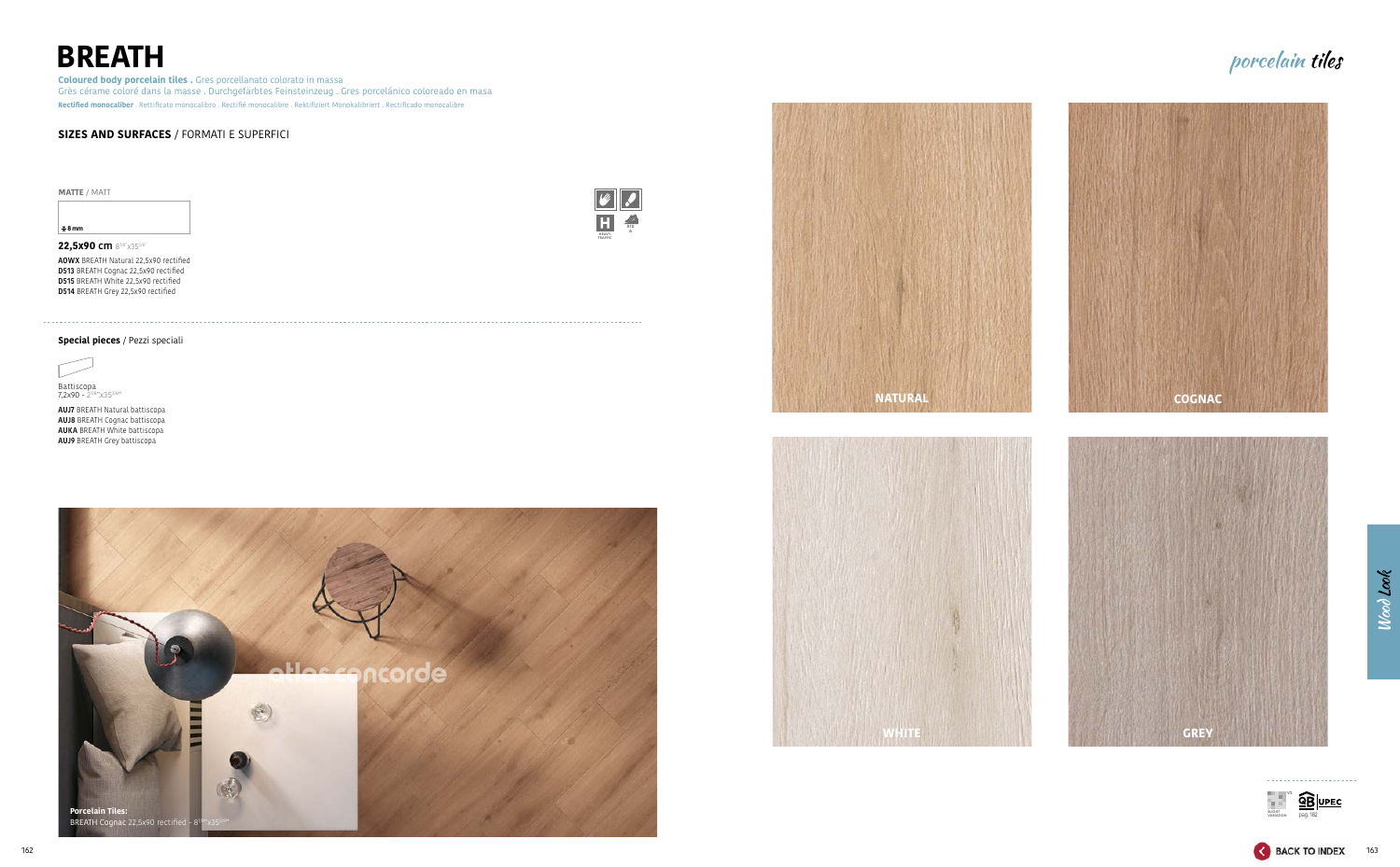![](_page_5_Picture_18.jpeg)

## Qualità certificata

![](_page_5_Picture_3.jpeg)

The Ceramics of Italy logo is an exclusive identification on ceramic products which have effectively been made in Italy by companies that are a part of the Confindustria Ceramica and who adhered to its Ethical Code. This Code, promoted and created by Confindustria Ceramica, commits all companies to communicate, clearly and with transparency, the origin of their products.

Il marchio Ceramics of Italy contrassegna esclusivamente i prodotti ceramici effettivamente realizzati in Italia da un'azienda associata a Confindustria Ceramica che ha sottoscritto il Codice Etico. Il Codice, redatto dalla stessa Confindustria Ceramica, impegna a comunicare con chiarezza l'origine dei prodotti.

Le label Ceramics of Italy distingue exclusivement les produits en céramique qui sont effectivement fabriqués en Italie par les sociétés associées à Confindustria Céramique ayant souscrit le Code Éthique. Ce Code, rédigé par Confidustria Céramique, engage ceux qui le souscrivent à communiquer clairement l'origine des produits.

Die Marke Ceramics of Italy zeichnet ausschließlich Keramikprodukte aus, die in Italien, von Unternehmen, welche dem Dachverband der ital. Unternehmen und Unternehmensverbände der Keramikbranche angehören und sich dem Ethischen Kodex verschrieben haben, hergestellt werden. Der Kodex, von diesem Dachverband ins Leben gerufen, verpflichtet sich zur klaren Angabe und Mitteilung der Herkunft der Produkte.

La marca Ceramics of Italy distingue exclusivamente los productos cerámicos realizados efectivamente en Italia por una empresa afiliada a Confindustria Cerámica que ha suscrito el Código Ético. El Código, redactado por Confindustria Cerámica, compromete a quien lo ratifica a comunicar con claridad el origen de los productos.

![](_page_5_Picture_9.jpeg)

Certified quality

The Made in Italy logo of Atlas Concorde Solution stands for style, quality and ethics. Having firmly adhered to the Ethical Code promoted by Confindustria Ceramica, Atlas Concorde places the Made in Italy logo on all the products designed and produced in Italy, that is to say ceramic tiles, decorations and the majority of special trim tiles. Only a small amount of the latter is manufactured in Spain. Atlas Concorde products are produced using eco-friendly technologies, top quality and safe raw materials with the best working conditions guaranteed for our personnel. For these reasons, Atlas Concorde's Made in Italy is the expression of strong values such as style, design, product quality, and respect for the environment and the people who live in it.

Il marchio Made in Italy di Atlas Concorde Solution è sinonimo di stile, qualità ed etica. Avendo aderito con convinzione al Codice Etico di Confindustria Ceramica, Atlas Concorde appone il marchio Made in Italy su tutti i prodotti studiati, progettati e realizzati in Italia, nella fattispecie tutte le piastrelle di ceramica, le decorazioni e la maggioranza dei pezzi speciali. Solo un ristretto numero di questi ultimi è fabbricato in Spagna. I prodotti Atlas Concorde sono inoltre realizzati con tecnologie rispettose dell'ambiente, utilizzando materie prime eccellenti e sicure, garantendo le migliori condizioni di lavoro. Per queste ragioni il Made in Italy di Atlas Concorde è espressione di valori forti quali stile, design, qualità del prodotto, attenzione all'ambiente e alle persone.

![](_page_5_Picture_14.jpeg)

garantie des meilleurs conditions de travail. Pour ces raisons, le Made in Italy d'Atlas Concorde exprime des valeurs fortes telles que le style, le design, la qualité du produit et le respect de l'environnement et des personnes. Die Marke Made in Italy von Atlas Concorde Solution ist ein Synonym für Stil, Qualität und Ethik. Aus Überzeugung haben wir uns dem Ethischen Kodex der Confindustria Ceramica (Dachverband der ital. Unternehmen und Unternehmensverbände der Keramikbranche) angeschlossen. Atlas Concorde bringt die Marke Made in Italy auf allen seinen Produkten an die in Italien geplant, entwickelt und realisiert werden, d.h. alle Keramikfliesen, Dekore, Bordüren und der Hauptteil der Spezialteile. Nur eine geringe Anzahl der letzteren werden in Spanien gefertigt. Die Produkte von Atlas Concorde werden darüberhinaus unter Verwendung ausgezeichneter und sicherer Rohstoffe mittels umweltschützender Technologien unter besten Arbeitsbedingungen hergestellt. Aus diesen Gründen ist Made in Italy von Atlas Concorde ein Ausdruck starker Werte wie Stil, Design, Produktqualität.

La marca Made in Italy de Atlas Concorde Solution es sinónimo de estilo, calidad y ética. Adheriendo con convicción el Código Ético de Confindustria Cerámica, Atlas Concorde señala con la marca Made in Italy todos los productos estudiados, diseñados y realizados en Italia, en este caso todas las baldosas de cerámica, las decoraciones y la mayoría de piezas especiales. Sólo un restringido número de estas últimas se fabrica en España. Los productos Atlas Concorde se realizan además con tecnologías que respetan el medio ambiente, usando materias primas excelentes y seguras, garantizando las mejores condiciones de trabajo. Por dichas razones el Made in Italy de Atlas Concorde es la manifestación de valores sólidos como estilo, diseño, calidad del producto, cuidado del medio ambiente y las personas.

#### MADE IN ITALY

COACO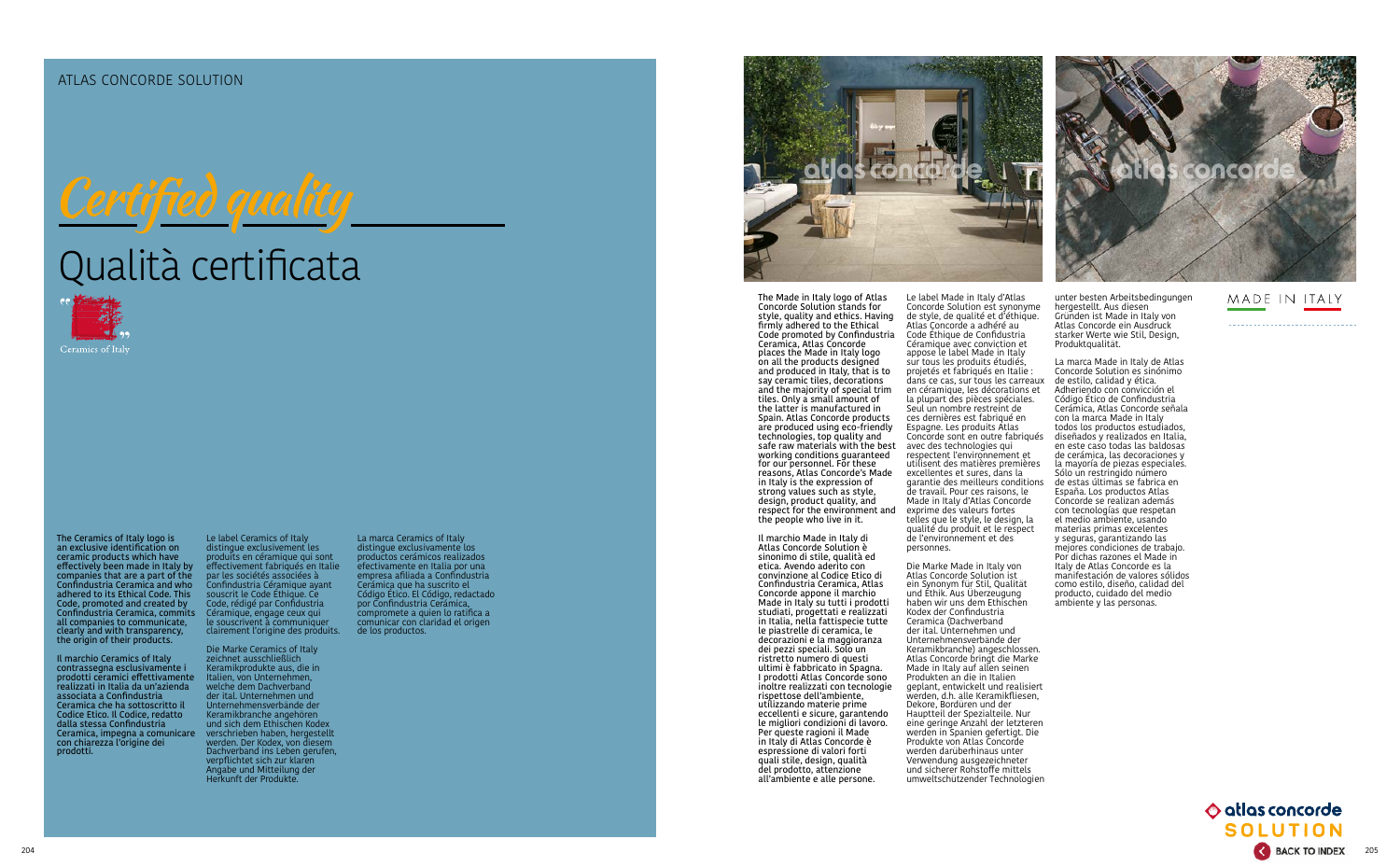![](_page_6_Picture_0.jpeg)